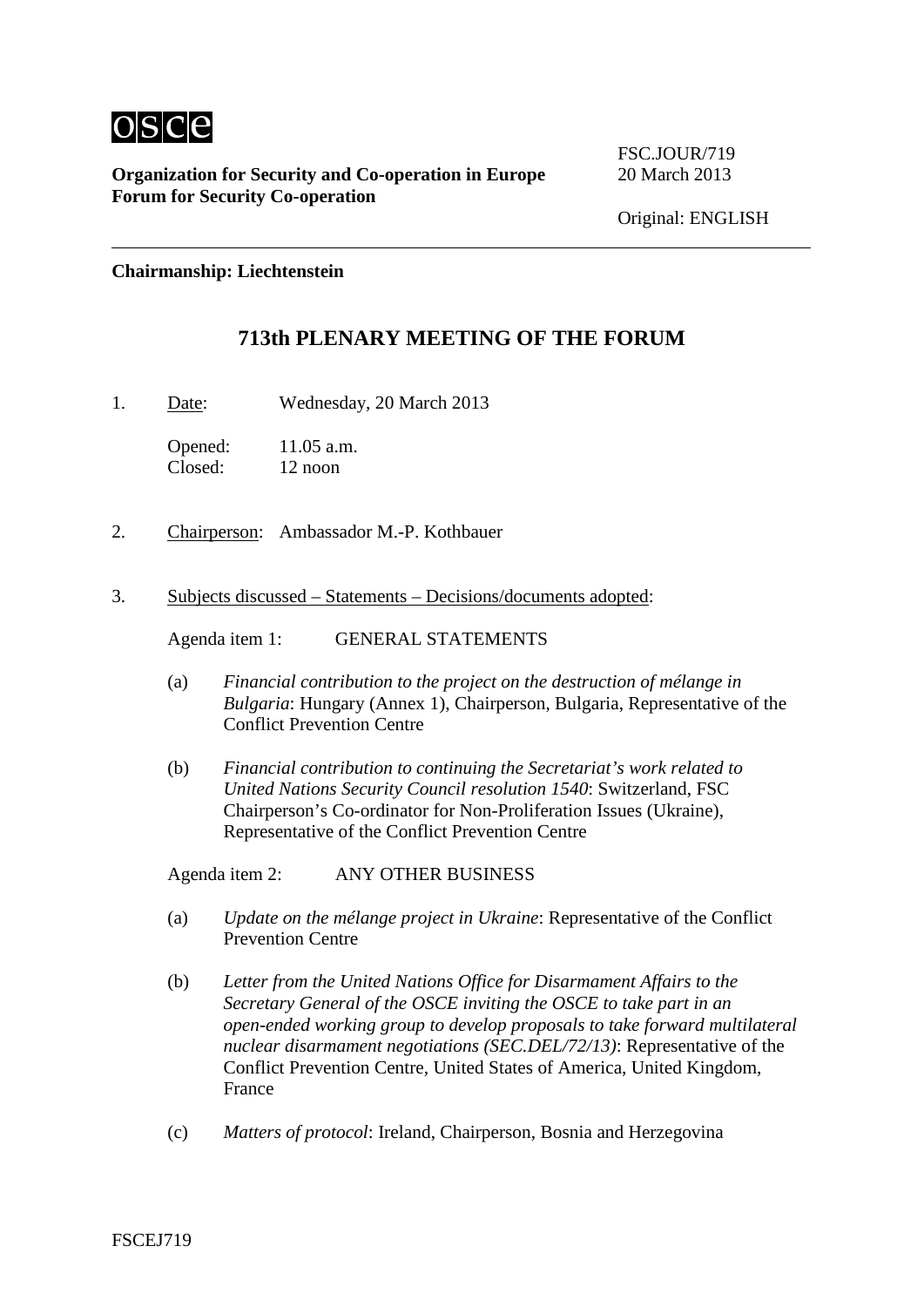(d) *Appeal for support for the Vienna City Marathon charity event on 14 April 2013, in which military advisers of delegations of OSCE participating States are taking part*: Luxembourg

Agenda item 3: CLOSING STATEMENT BY THE CHAIRPERSON OF THE FORUM FOR SECURITY CO-OPERATION, H.E. AMBASSADOR MARIA-PIA KOTHBAUER

Chairperson (FSC.DEL/53/13 OSCE+), United States of America, Turkey, Switzerland (Annex 2), Russian Federation, Germany, the former Yugoslav Republic of Macedonia (FSC.DEL/52/13 OSCE+), Ukraine, Lithuania

4. Next meeting:

Wednesday, 17 April 2013, at 10 a.m., in the Neuer Saal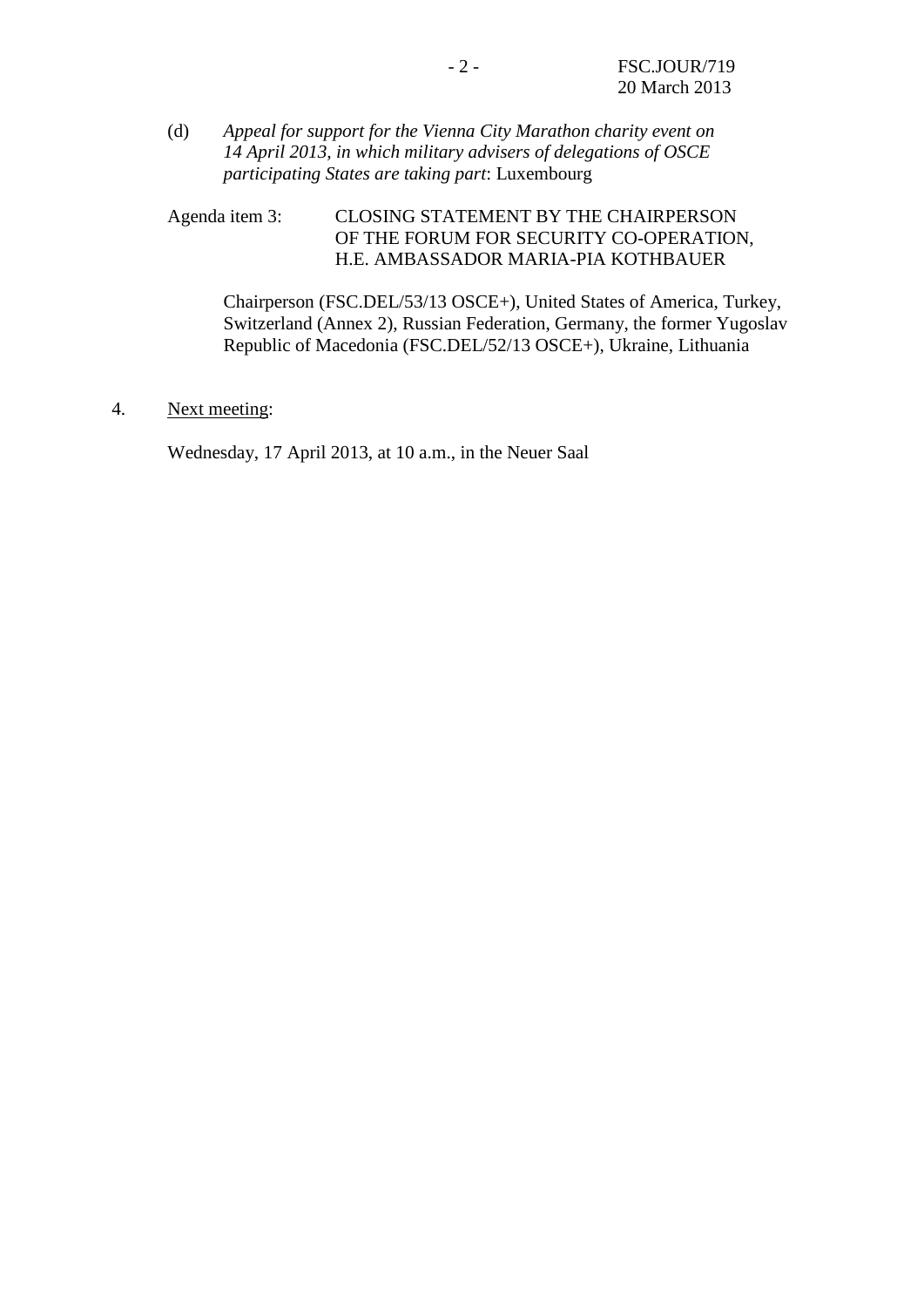

**Organization for Security and Co-operation in Europe** 20 March 2013 **Forum for Security Co-operation** Annex 1

FSC.JOUR/719

**713th Plenary Meeting** FSC Journal No. 719, Agenda item 1(a)

## **STATEMENT BY THE DELEGATION OF HUNGARY**

Madam Chairperson,

As we said in our statement of 27 February on the Hungarian donation to the Capacity Development Programme for Conventional Ammunition Stockpile Management for the Republic of Serbia (CASM), Hungary considers the OSCE's implementation of SALW and SCA projects to be one of the flagships of our organization. Because Hungary believes in the success of all OSCE projects, the Hungarian authorities have been considering very carefully all the possibilities open to us. It is now my pleasure to take the floor again and announce that Hungary has decided to make a donation of 20,000 euros to support the project on assisting the Bulgarian Army in the disposal and destruction of surplus special rocket fuels.

We trust that the project will be worked out very soon so that implementation can be started as early as possible and, we hope, concluded this year.

We wish all possible success to our colleagues involved in implementation from the FSC Support Section of the Conflict Prevention Centre and from the Ministry of Defence of Bulgaria. It is our sincere wish that we will soon be able to celebrate the success of the project.

Thank you, Madam Chairperson.

I ask you to attach this statement to the journal of today's meeting.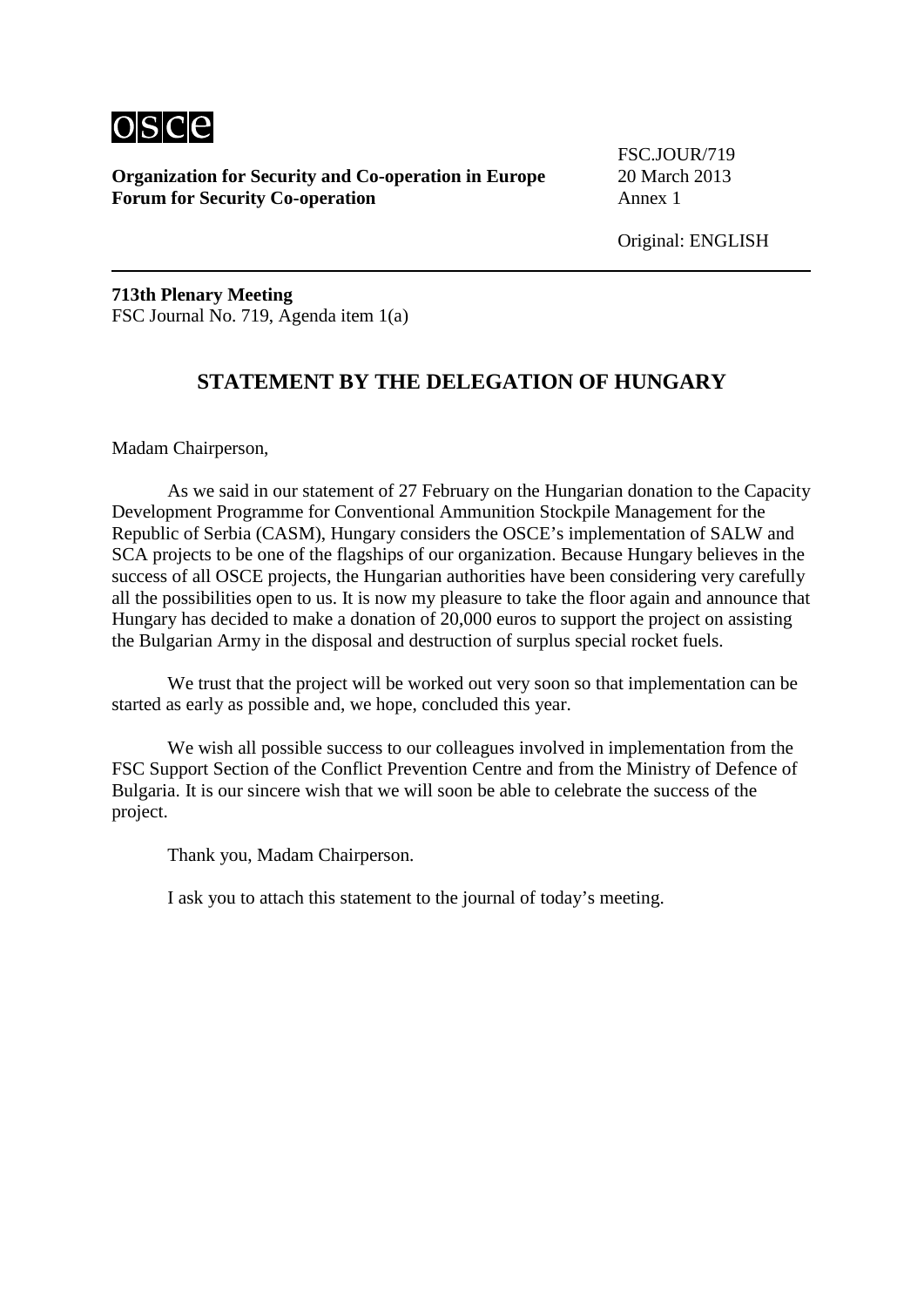

**Organization for Security and Co-operation in Europe** 20 March 2013 **Forum for Security Co-operation** Annex 2

FSC.JOUR/719

ENGLISH Original: GERMAN

**713th Plenary Meeting** FSC Journal No. 719, Agenda item 3

## **STATEMENT BY THE DELEGATION OF SWITZERLAND**

The delegation of Switzerland would like to thank Her Excellency Ambassador Maria-Pia Kothbauer of the Principality of Liechtenstein and her entire team most sincerely for the successful Chairmanship of the Forum for Security Co-operation (FSC). Liechtenstein displayed active leadership, excellent co-operation and an openness to visionary ideas.

At the beginning of this year, in the wake of Dublin, there was talk about the start of a period of reflexion. In the meantime, as we approach the end of the first trimester of the year, we can note that, over and beyond this valuable exercise in reflexion, we have been able to achieve even more.

Following the appointment of the FSC Co-ordinator on Matters Relating to United Nations Security Council Resolution 1325 and the Chairperson of the Informal Group of Friends on Small Arms and Light Weapons, the FSC co-ordinator positions are now all once again occupied. The Swiss delegation thanks Ms. Bilge Koçyiğit and Lieutenant Colonel Simon Macrory-Tinning most sincerely for their willingness to assume these important tasks and wishes them both success and satisfaction as they go about their respective tasks.

With the adoption of the two Vienna Document Plus decisions of 13 March 2013 the FSC has once again demonstrated its ability to act and reach consensus.

The period of the Liechtenstein FSC Chairmanship was also marked by the official publication of the Arabic translation of the OSCE Code of Conduct. As called for at the time of the first annual implementation discussion in 2012, an important step has thus been taken to promote the wider dissemination of that Code of Conduct.

On the part of Switzerland, I should especially like to thank most sincerely the German delegation and Mr. Detlef Hempel, FSC Co-ordinator, for the constructive and purposeful co-operation in implementing this project.

The aforementioned period, marked as it was by an exchange of ideas and an in-depth discussion, has in addition contributed considerably to the creation of favourable framework conditions for the phase of formal negotiations and substantive decisions that is now to follow. Who would have predicted at the beginning of January the new dynamics in the